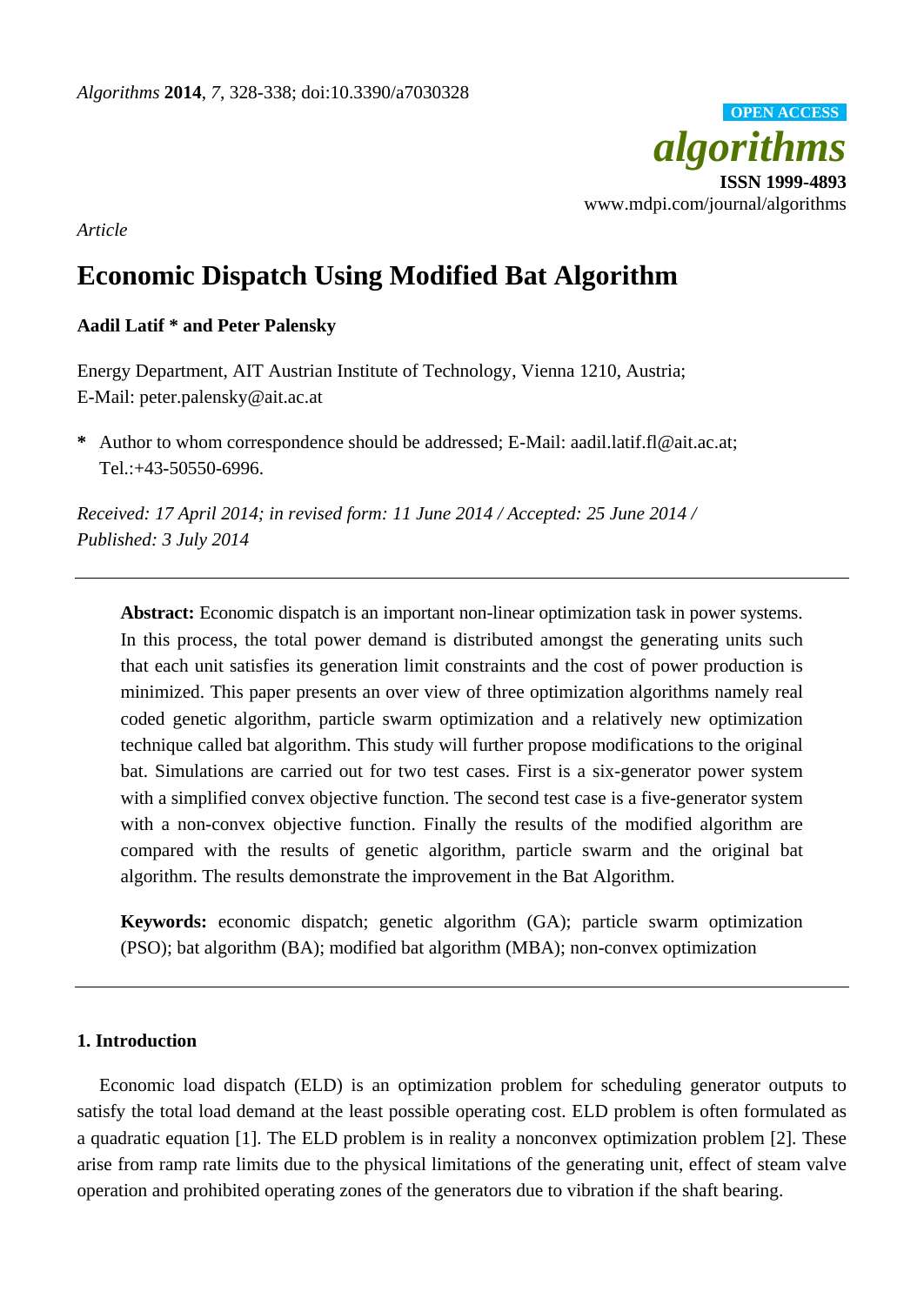The conventional method of solving the ELD problem is by applying nonlinear programming techniques. These techniques minimize a convex objective function over a convex set thus insuring a single minimum. The problems can then be minimized using gradient or Newton based search techniques. However as nonconvex problems generally have multiple minima these techniques may be trapped at local minima. Dynamic programming is one way solving this problem, but it also has limitations due to the "curse of dimensionality" [3].

Metaheuristic optimization is another way of solving nonconvex optimization problems [4]. These algorithms are usually based on processes witnessed in physics or biology. Metaheuristic techniques are ideal for nonconvex ELD problem as they do not suffer from restriction of continuity, differentiability and convexity. Many metaheuristic techniques such as simulated annealing (SA), tabu search (TS), genetic algorithm (GA), particle swarm optimization (PSO) and bat algorithm (BA) have been successfully implemented to solve ELD problem [5,6].

Many variants of GA have previously been used with good results to solve nonconvex ELD problems [7–9]. The main advantage GA has over other algorithms is that it can use a chromosome coding technique tailored to the specific problem. The two main disadvantages of GA over other techniques are firstly, there is no guarantee of convergence to the global optimum solution and secondly, the execution time is very long.

PSO and many of its variants have also been extensively used for solving nonconvex ELD problems [10–13]. PSO has numerous advantages over other algorithms. It is very easy to preform and has only a few adjustable parameters. It is also very efficient in global search (exploration). The main disadvantages of PSO are it is slow convergence at refined search stage (exploitation) and its weak local search ability.

BA like PSO and GA is a relatively new population based metaheuristic approach [14,15]. This algorithm mimics the echolocation ability of micro bat which they use it for navigating and hunting. The position of the bat provides the possible solution of the problem. Fitness of the solution is specified by the best position of a bat to its prey. A big advantage BA has over other algorithms is that it has a number of tunable parameters giving a greater control over the optimization process. BA and its variants have also been used to solve the ELD problem [16–18]. It has proven efficient in for lower dimensional optimization problem but ineffective for high dimensional problems because of fast initial convergence [19].

This paper proposes two modifications to the original BA. The first modification is inspired from anti predatory PSO in which the particles moves not only towards the best solution but also away worst position experienced by itself and the global worst solution. The intention behind this modification is increasing the exploration capacity of the algorithm. The second modification is the introduction of a nonlinear weight for the velocity called inertia weight factor (IWF). The purpose of IWF is to provide balance between global and local exploration and better convergence rate.

For the purpose of comparison GA and PSO are also implemented and the results are compared with the modified bat algorithm (MBA). Verification of the modified algorithm has been carried out by simulating two test cases. For the verification of the results, Lambda Iteration method has been used for the convex optimization problem.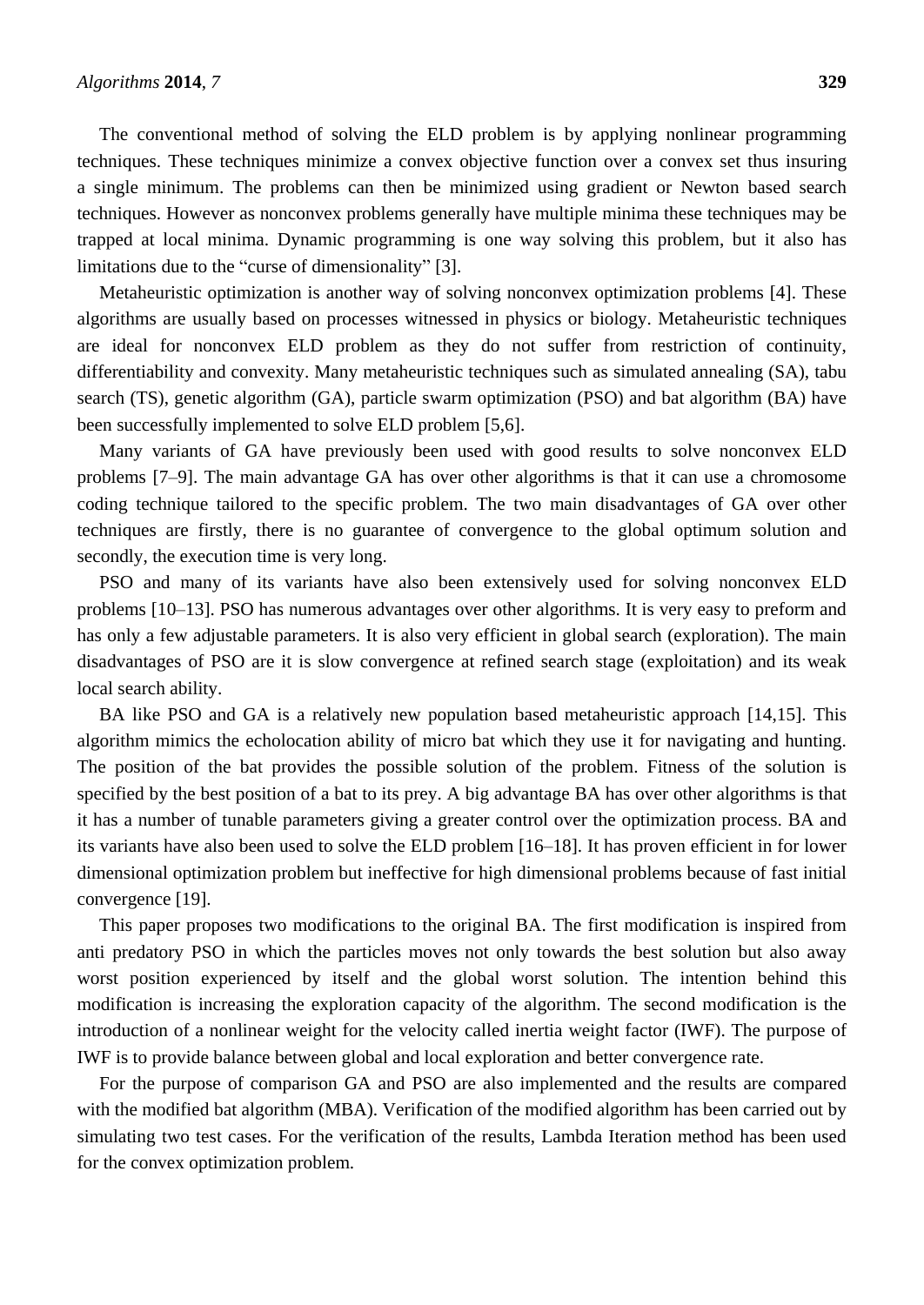#### **2. Problem Formulation**

#### *2.1. Problem Objectives*

The objective of the economic dispatch problem is minimization of operating cost. The generator cost curves are represented by a quadratic function with a sine component. The sine component denotes the effect of steam valve operation. The fuel cost  $F_c(P_G)$  (\$/h) can be expressed as [10].

$$
F_c(P_G) = \sum_{i=1}^{Ng} a_i P_i^2 + b_i P_i + c_i + |d_i \sin[e_i * (P_i^{min} - P_i)]|
$$
 (1)

where Ng is the number of generating units.  $a_i$ ,  $b_i$ ,  $c_i$ ,  $d_i$  and  $e_i$  are the cost coefficients of the *i*th generating unit.  $P_i$  is the real power output of the *i*th generator.

# *2.2. Problem Constraints*

*Power balance constraint.* Generation should cover the total demand and the active power losses that occur in the transmission system.

$$
\sum_{j=1}^{Ng} P_i = P_d + P_{loss} \tag{2}
$$

where  $P_d$  is the total demand load and  $P_{loss}$  is the total transmission losses computed using quadratic approximation.

$$
P_{loss} = \sum_{i=1}^{Ng} \sum_{j=1}^{Ng} P_i B_{ij} P_j
$$
 (3)

where  $B_{ij}$  is the loss coefficient matrix. In this paper it is assumed constant.

*Power generation limits*. Each unit should generate power within its minimum and maximum limits.

$$
P_i^{min} \le P_i \le P_i^{max} \tag{4}
$$

The objective and constraints can be mathematically formulated as follows.

$$
\min\left[F_c(P_i)\right] \tag{5}
$$

$$
subject\ to:\ \left\{\begin{array}{l}\ g_{j}(P_{i}) \leq \ 0 \ j = 1, \dots, J \\
h_{k}(P_{i}) = \ 0 \ k = 1, \dots, K\n\end{array}\right.\tag{6}
$$

where  $J$  and  $K$  are the number of inequality and equality constraints respectively. In this paper, the power balance constraint has been handled using the penalty function. This paper uses a penalty function that adds a penalty to the fitness function if the constrains are violated. This turns a constrained optimization problem into an unconstrained optimization problem. Mathematically it can be denoted as

$$
\min[\varphi(P_i)] = F_c(P_i) + p * G[h_k(P_i)] \tag{7}
$$

$$
Subject\ to\colon g_j(P_i) \leq 0 \ j = 1, \dots, J \tag{8}
$$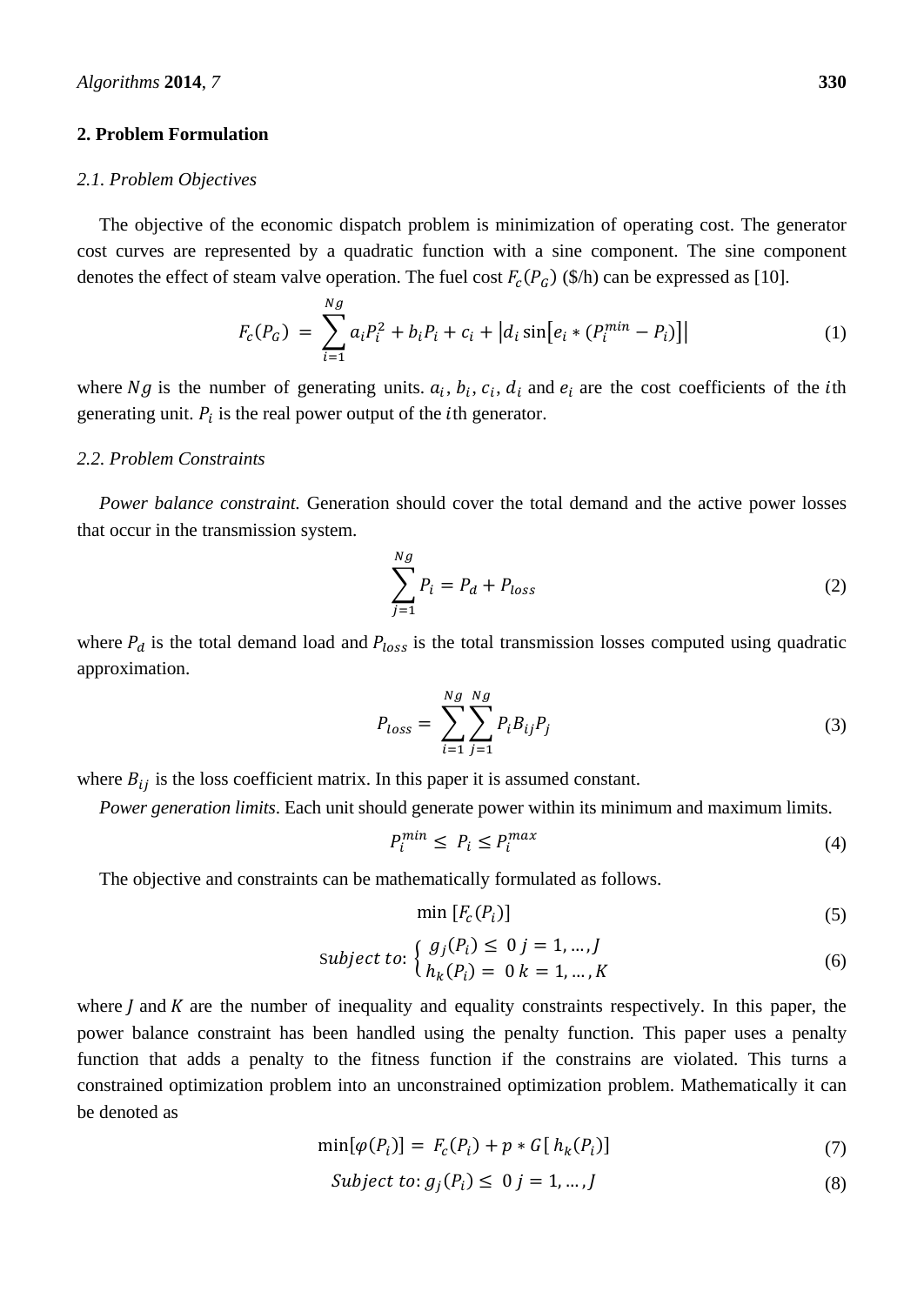$$
G[h_k(x)] = \varepsilon^2 + \omega^2 \tag{9}
$$

where p is the penalty factor for the violation of the constraints.  $\varepsilon$  and  $\omega$  are equality and inequality constraint violation penalties respectively and are calculated using the following formulas.

$$
\varepsilon = \left| P_d + P_{loss} - \sum_{j=1}^{Ng} P_i \right| \tag{10}
$$

And

$$
\omega = \begin{cases} |P_i^{min} - P_i| & P_i^{min} > P_i \\ 0 & P_i^{min} < P_i < P_i^{max} \\ |P_i - P_i^{max}| & P_i^{max} < P_i \end{cases}
$$
(11)

### **3. Bat Algorithm**

Bat algorithm is a population based metaheuristic optimization technique like PSO and GA. It was developed by Xin-She Yang in 2010 [14,15]. The algorithm mimics the echolocation behavior most prominent in bats. Bats send out streams of high-pitched sounds usually short and loud. These signals then bounce off nearby objects and send back echoes. The time delay between the emission and echo helps a bat navigate and hunt. This delay is used to interpret how far away an object is. Bats use frequencies ranging from 200 to 500 kHz. In the algorithm pulse rate ranges from 0 to 1 where 0 means no emissions and 1 means maximum emissions.

At the start the populations is initialized randomly. The positions of the bats are updated using the following equations.

$$
Q_i^{(t)} = Q_{min} + (Q_{max} - Q_{min}) * \mathfrak{u}(0,1)
$$
 (12)

$$
v_i^{(t+1)} = v_i^{(t)} + \left(x_i^{(t)} - x_{\text{Gbest}}\right) * Q_i^{(t)}
$$
(13)

$$
x_i^{(t+1)} = x_i^{(t)} + v_i^{(t)}
$$
(14)

where  $Q_i$  is the pulse frequency subject to  $Q_i \in [Q_{min}, Q_{max}]$ .  $\mu(0,1)$  is a uniform random number ranging from 0 to 1.  $v_i$  is the velocity of the bat and  $x_i$  denotes the current position of the bat.  $x_{\text{check}}$  is the best position found by the swarm. The next step is to use random walk for local search. The following equation is used for this purpose.

$$
x^{(t)} = x_{\text{Gbest}} + \varphi A_i^{(t)} \mathcal{N}(0, \sigma) \tag{15}
$$

where  $\varphi$  is a scaling factor that limits the step size of the random walk,  $A_i$  is the loudness and N is a normal random number with mean 0 and standard deviation  $\sigma$ . As bats near their target they increase the pulse rate and decrease the amplitude. Mathematically this can be achieved using the equations.

$$
A_i^{(t+1)} = \varsigma A_i^{(t)} \tag{16}
$$

$$
r_i^{(t)} = r_i^{(0)} [1 - e^{-\zeta \epsilon}] \tag{17}
$$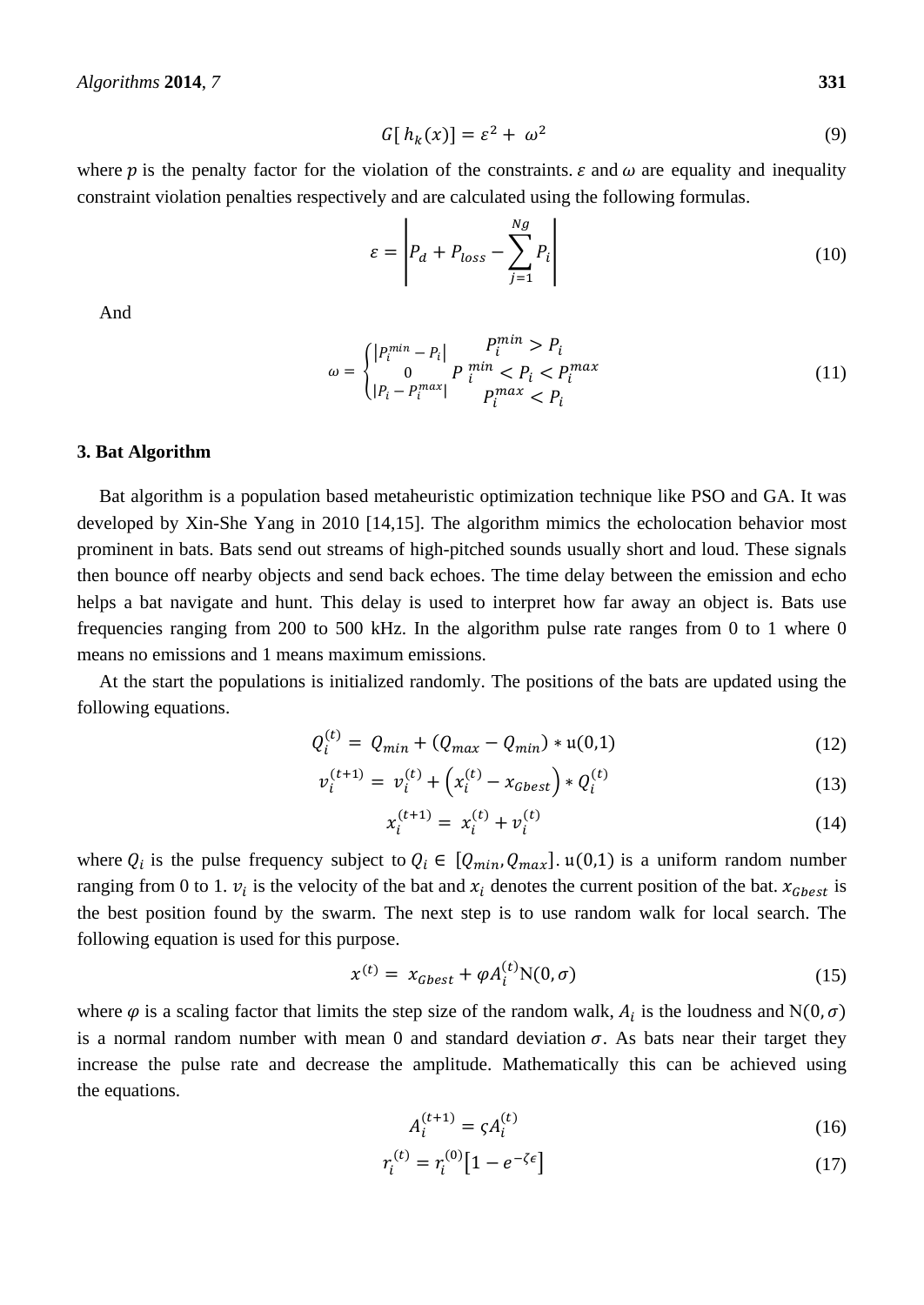where  $\zeta$  and  $\zeta$  are constants. The  $\zeta$  parameter, like in simulated annealing, controls the rate of convergence of the algorithm.

#### **4. Modifications**

This paper proposes two modifications to the original bat algorithm.

#### *4.1. Add Bad Experience Component*

A new variant to the classical PSO was introduced by Selvakumar and Thanushkodi by splitting the correction component into two components [10]. These components were called the good and bad experience components. A particle tries to achieve a better position while trying to avoid the bad positions it has encountered. This paper proposes to add bad experience component to the velocity update equation. This modification is intended for enhancing the exploration capability of the algorithm. The modified equation is can be mathematically written as:

$$
v_i^{(t+1)} = v_i^{(t)} + Q_i^{(t)} \big[ C_1 \big( x_i^{(t)} - x_{\text{gbest}} \big) + C_2 \big( x_i^{(t)} - x_{i,\text{best}} \big) + C_3 \big( x_{\text{Gworst}} - x_i^{(t)} \big) + C_4 \big( x_{i,\text{worst}} - x_i^{(t)} \big) \big] \tag{18}
$$

where  $x_{\text{Gbest}}$  and  $x_{\text{Gworst}}$  are the global best and worst positions.  $x_{i, \text{best}}$  and  $x_{i, \text{worst}}$  are the personal best and worst positions.  $C_1$  and  $C_2$  are parameters that accelerate the particle towards the global best and personal best positions respectively.  $C_3$  and  $C_4$  are constants that accelerate the particle away the swarm worst and personal worst positions respectively.

#### *4.2. Nonlinear Inertia Weight*

A variant of the bat algorithm called improved bat algorithm (IBA) has recently been presented by Jamil [20]. He proposed adding an inertia weight coefficient to the velocity component in the velocity update equation. The paper proposes the weight component decrease linearly from its maximum value to its minimum value. The purpose of the weight is to provide balance between global and local exploration and better convergence rate. This paper proposes using a nonlinear weight. The reason for using nonlinear weight is to have to ability to control the transition between the global and local exploitation so that it can be tailored for a specific problem. In this paper the following three equations have been derived to get a better control over the transition between global and local exploitation.

$$
W^{(t)} = 1 - \frac{1}{1 + e^{\frac{B - t}{A}}} * (W_{max} - W_{min}) + W_{min}
$$
 (19)

where  $W_{max}$  and  $W_{min}$  are maximum and minimum bounds of inertia weight coefficient.  $t_{max}$  is maximum allowed iterations. The constants calculated using the following equations.

$$
A = \frac{t_{max} - 1}{G} \tag{20}
$$

$$
B = \frac{t_{max} + 1}{\left(1 + 10^{(1 - \frac{2*H}{t_{max}})}\right)}
$$
(21)

The constants  $G$  and  $H$  are tunable parameters that can be adjusted for a particular problem. The constant  $H$  controls the transition from global to local search. Constsnt G controls the speed of the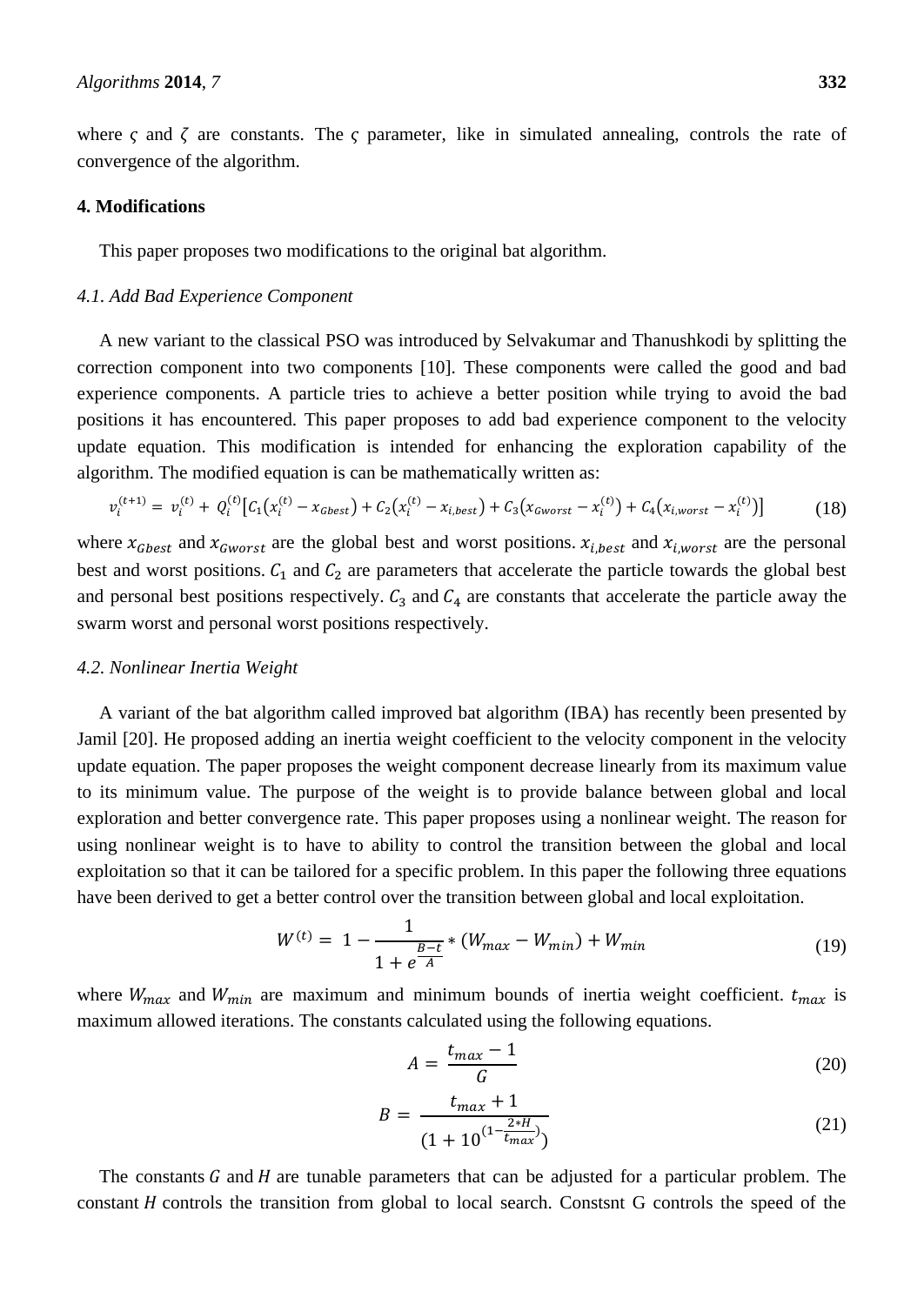transition. H The equations derived in  $(20)$  and  $(21)$  make it easier to tune the parameters A and B for the optimization problem. The value of H is set between 0 and  $t_{max}$  and the value of G is set between 1 and 30. Figure 1 shows the effect of tuning variable G while H is kept constant at 250. Figure 2 shows the effect of tuning H while keeping G constant at 10. In both graphs the upper and lower bounds for inertia weight are 1 and 0 respectively.

The final form of the modified velocity update equation is given below.

$$
v_i^{(t+1)} = v_i^{(t)} * W^{(t)} + Q_i^{(t)} [C_1(x_i^{(t)} - x_{\text{Gbest}}) + C_2(x_i^{(t)} - x_{\text{Lbest}}) + C_3(x_{\text{Gworst}} - x_i^{(t)}) + C_4(x_{\text{Lworst}} - x_i^{(t)})]
$$
(22)

The following flowcharts detail the bat algorithm and the modified bat algorithm.

#### **5. Experiments and Results**

#### *5.1. Test Case 1—Six-Generator Test System with System Losses*

The modified bat algorithm was applied to a six-generator test system. For the first test case, the values of parameters  $d$  and  $e$  have been set to zero to simplify the problem into a convex optimization problem. Two simulations were carried out for a total demand of 700 MW and 800 MW. For all the experiments the maximum allowable error tolerance was set to 0.01 MW. The data for the test system is given in Tables 1–3.

| <b>Generator</b> |     |    |     |  |
|------------------|-----|----|-----|--|
| Pmin (MW)        |     | 35 | .30 |  |
| Pmax (MW)        | .50 |    |     |  |

**Table 1.** Generator active power limits.

**No.**  $\boldsymbol{b}$  $\pmb{c}$ 1 0.15240 38.53973 756.79886 2 0.10587 46.15916 451.32513 3 0.02803 40.39655 1049.9977 4 0.03546 38.30553 1243.5311 5 0.02111 36.32782 1658.5596 6 0.01799 38.27041 1356.6592

**Table 3.** Optimization parameters.

| <b>Parameter</b>                                      | Value                                                    |
|-------------------------------------------------------|----------------------------------------------------------|
| $A_i^{(0)}$<br>$r_i^{(0)}$                            | 0.9                                                      |
|                                                       | 0.1                                                      |
| $\lceil \zeta \rceil$                                 | $[0.97 \ 0.95]$                                          |
| $[W_{min} \quad W_{max}]$                             | $[0.4 \ 0.9]$                                            |
| $\begin{bmatrix} C_1 & C_2 & C_3 & C_4 \end{bmatrix}$ | $\left[\mu(0,3) \,\mu(0,2) \,\mu(0,1) \,\mu(0,1)\right]$ |
| р                                                     | 2000                                                     |
| IG H                                                  | [10 200]                                                 |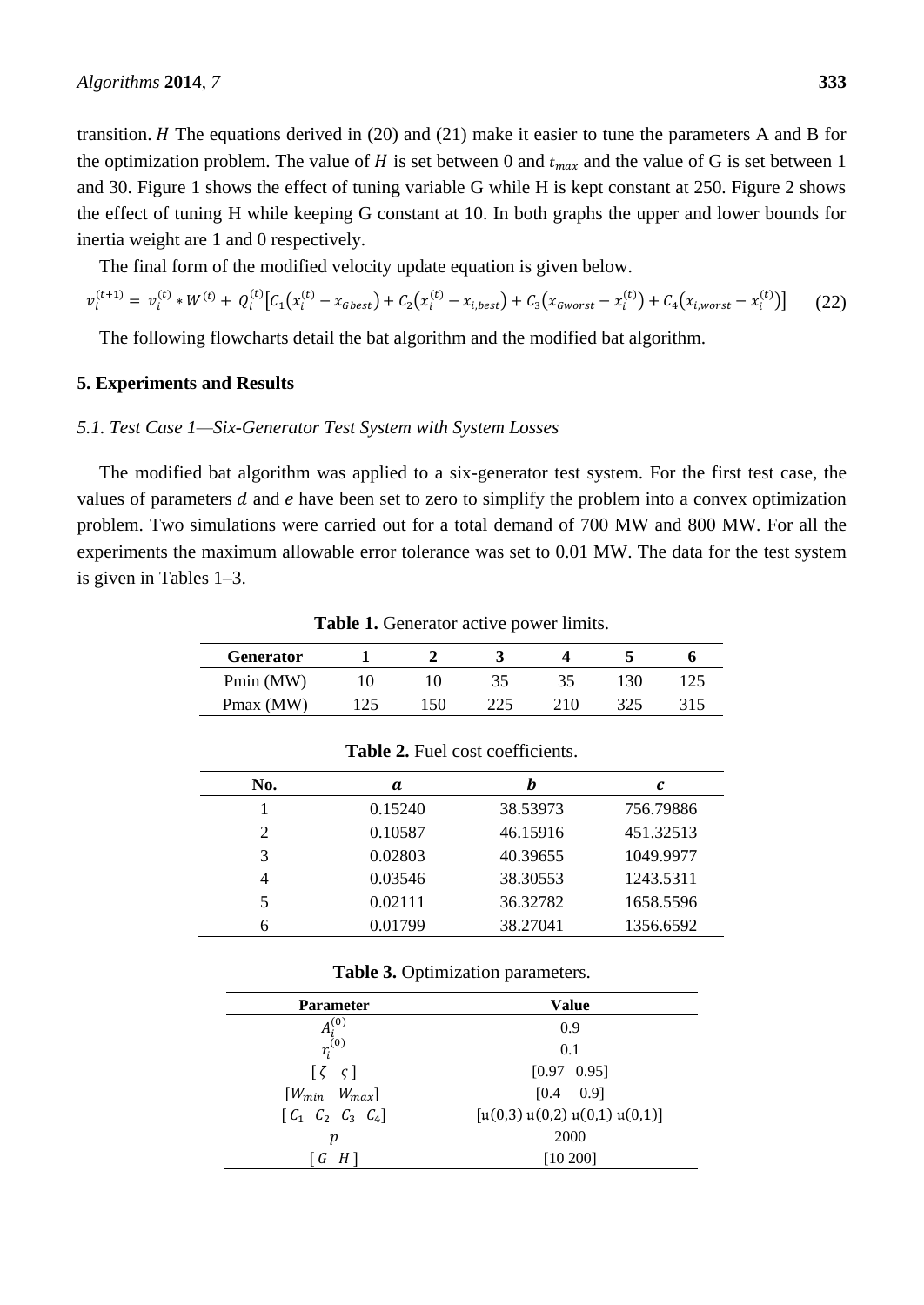

**Figure 1.** (**a**) Effect of tuning parameter G; (**b**) Effect of tuning parameter H.

**Figure 2.** (**a**) Bat Algorithm (**b**); Modified Bat Algorithm.

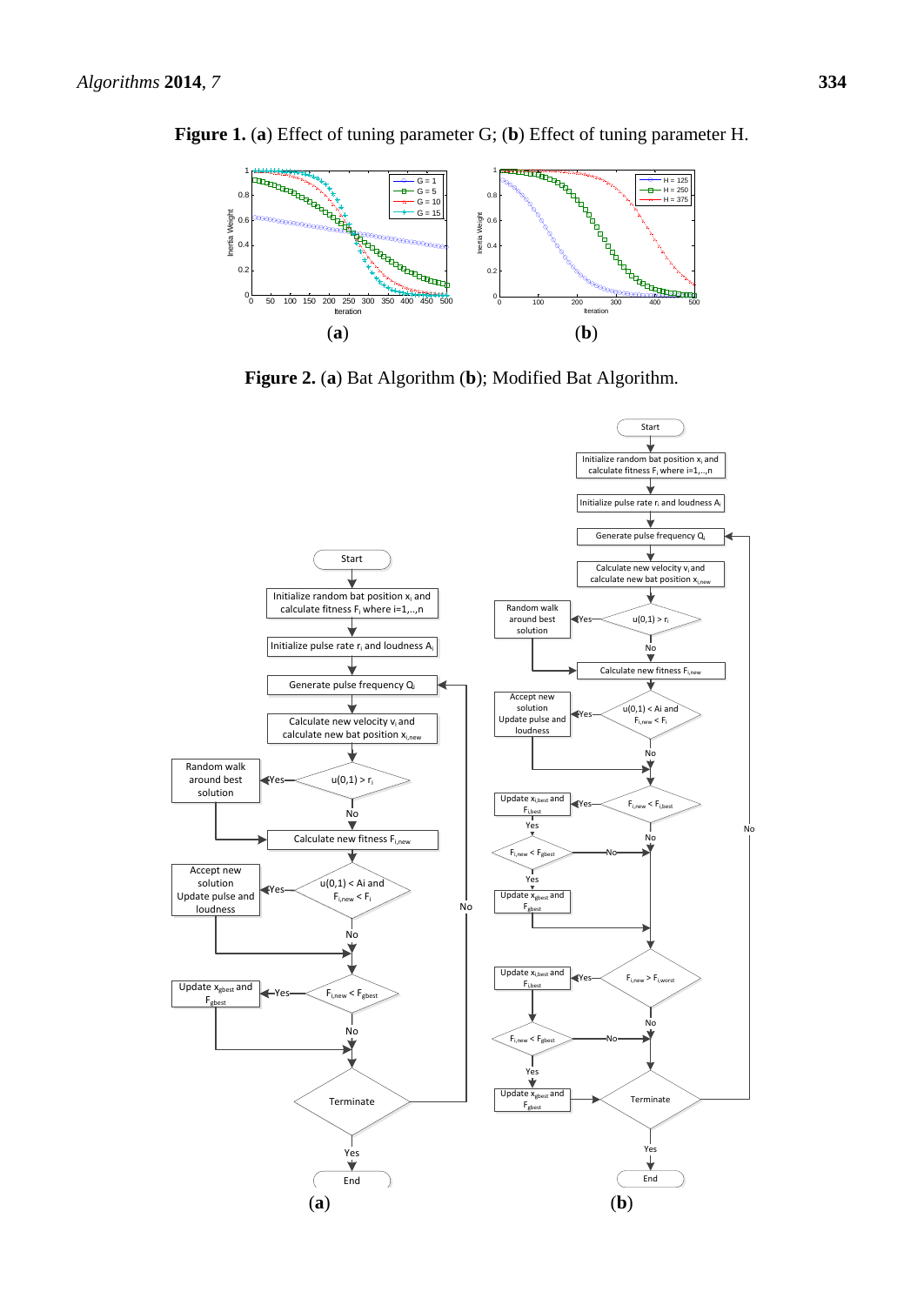For the purpose of comparison real coded GA was used with roulette wheel selection, arithmetic crossover and uniform mutation. The crossover and mutation probabilities were 0.9 and 0.02 respectively. Also for the purpose of comparison, PSO was implemented with inertia weight decreasing linearly form 0.9 to 0.4. Velocity constant was set to 2 for all the experiments. Values used for the tuning parameters while simulating test case 1 are in Table 3. The results are presented in Table 4.

In the first experiment MBA attained better results than the original BA. The mean and standard deviation reduced by \$0.41 and 16% respectively. However, PSO performed better that the both of them by achieving the lowest mean. The worst value achieved by PSO was \$36927.72 which was far greater than \$36916.93 (BA) and \$36916.12 (MBA). This resulted in a higher standard deviation for PSO.

|             |             | $P1$ (MW) | $P2$ (MW) | $P3$ (MW) | <b>P4 (MW)</b> | <b>P5 (MW)</b> | <b>P6 (MW)</b> | Loss (MW) | Cost(S/h) |
|-------------|-------------|-----------|-----------|-----------|----------------|----------------|----------------|-----------|-----------|
| λ Iteration |             | 28.304    | 10        | 118.897   | 118.733        | 230.733        | 212.831        | 19.433    | 36912.14  |
|             | <b>Best</b> | 26.79976  | 15.89313  | 107.3073  | 123.932        | 228.3426       | 217.1609       | 19.44     | 36924.15  |
| <b>GA</b>   | Avg.        | 45.57365  | 48.619    | 105.8057  | 106.478        | 211.4508       | 200.6767       | 18.61     | 37505.72  |
|             | Std         | 19.7706   | 28.6733   | 43.3288   | 36.2062        | 45.62          | 45.0436        | 1.325     | 382.88    |
|             | <b>Best</b> | 28.30223  | 9.999884  | 118.9522  | 118.6706       | 230.7563       | 212.7375       | 19.431    | 36911.54  |
| <b>PSO</b>  | Avg.        | 28.39792  | 10.02338  | 119.0863  | 118.5947       | 230.588        | 212.7238       | 19.4262   | 36911.75  |
|             | Std         | 0.85864   | 0.13943   | 0.83555   | 0.62292        | 1.1889         | 0.4948         | 0.027862  | 1.4869    |
|             | <b>Best</b> | 28.07394  | 10.05693  | 119.9855  | 117.7729       | 231.1333       | 212.3918       | 19.4238   | 36911.79  |
| BA          | Avg.        | 28.39414  | 10.26771  | 119.159   | 119.0363       | 230.2951       | 212.2449       | 19.4092   | 36912.54  |
|             | <b>Std</b>  | 0.69285   | 0.26761   | 2.2262    | 1.7091         | 2.9539         | 3.8            | 0.059993  | 1.0006    |
|             | <b>Best</b> | 28.14831  | 10.03893  | 119.7243  | 118.052        | 231.0219       | 212.4194       | 19.4239   | 36911.27  |
| <b>MBA</b>  | Avg.        | 28.28837  | 10.21736  | 119.3942  | 118.6366       | 230.4744       | 212.3904       | 19.4146   | 36912.13  |
|             | <b>Std</b>  | 0.73114   | 0.19558   | 2.485     | 1.8194         | 3.38           | 3.6097         | 0.065668  | 0.84625   |

**Table 4.** Economic dispatch comparison.

Total System Demand = 700 MW, Population Size = 40, Maximum Iterations = 500, Sample Size = 200.

In the next experiment the total system demand was increased from 700 MW to 800 MW. The system parameters remained the same. The results of the experiment are detailed in Table 5.

|            |                     | $P1$ (MW) | $P2$ (MW) | $P3$ (MW) | <b>P4 (MW)</b> | <b>P5 (MW)</b> | <b>P6 (MW)</b> | Loss (MW) | $Cost (\$/h)$ |
|------------|---------------------|-----------|-----------|-----------|----------------|----------------|----------------|-----------|---------------|
|            | $\lambda$ Iteration | 32.599    | 14.483    | 141.544   | 136.041        | 257.6588       | 243.003        | 25.330    | 41896.63      |
|            | <b>Best</b>         | 39.63015  | 13.23341  | 170.317   | 155.1286       | 232.4949       | 213.4204       | 24.2359   | 41976.08      |
| <b>GA</b>  | Avg.                | 55.35765  | 54.95395  | 130.4268  | 134.2949       | 230.3903       | 218.5409       | 23.9787   | 42614.68      |
|            | <b>Std</b>          | 25.9155   | 30.1187   | 45.3717   | 39.9879        | 49.7911        | 45.6905        | 1.3105    | 436.61        |
|            | <b>Best</b>         | 32.59937  | 14.48227  | 141.5412  | 136.0392       | 257.6555       | 242.9997       | 25.3299   | 41895.98      |
| <b>PSO</b> | Avg.                | 32.5959   | 14.51256  | 141.4859  | 135.9388       | 257.6442       | 243.1419       | 25.3322   | 41896.02      |
|            | <b>Std</b>          | 0.19817   | 0.2575    | 0.31681   | 0.66662        | 0.33471        | 0.86126        | 0.020216  | 0.23259       |
|            | <b>Best</b>         | 32.46774  | 14.34427  | 141.9097  | 135.7294       | 257.7276       | 243.1421       | 25.3359   | 41895.88      |
| BA         | Avg.                | 32.58662  | 14.49149  | 141.7122  | 136.2057       | 257.3597       | 242.9548       | 25.3232   | 41896.17      |
|            | <b>Std</b>          | 0.38275   | 0.49502   | 0.97076   | 0.88628        | 1.2144         | 1.3829         | 0.037035  | 0.25826       |
|            | <b>Best</b>         | 32.49975  | 14.43056  | 141.6805  | 135.9817       | 257.502        | 243.2203       | 25.3329   | 41895.71      |
| <b>MBA</b> | Avg.                | 32.6766   | 14.35507  | 142.1353  | 135.802        | 257.5361       | 242.803        | 25.3222   | 41896.09      |
|            | <b>Std</b>          | 0.12392   | 0.37326   | 0.61012   | 0.59674        | 0.31035        | 1.0403         | 0.03666   | 0.21975       |

**Table 5.** Economic dispatch comparison.

Total System Demand = 800 MW, Population Size = 40, Maximum Iterations = 500, Sample Size = 200.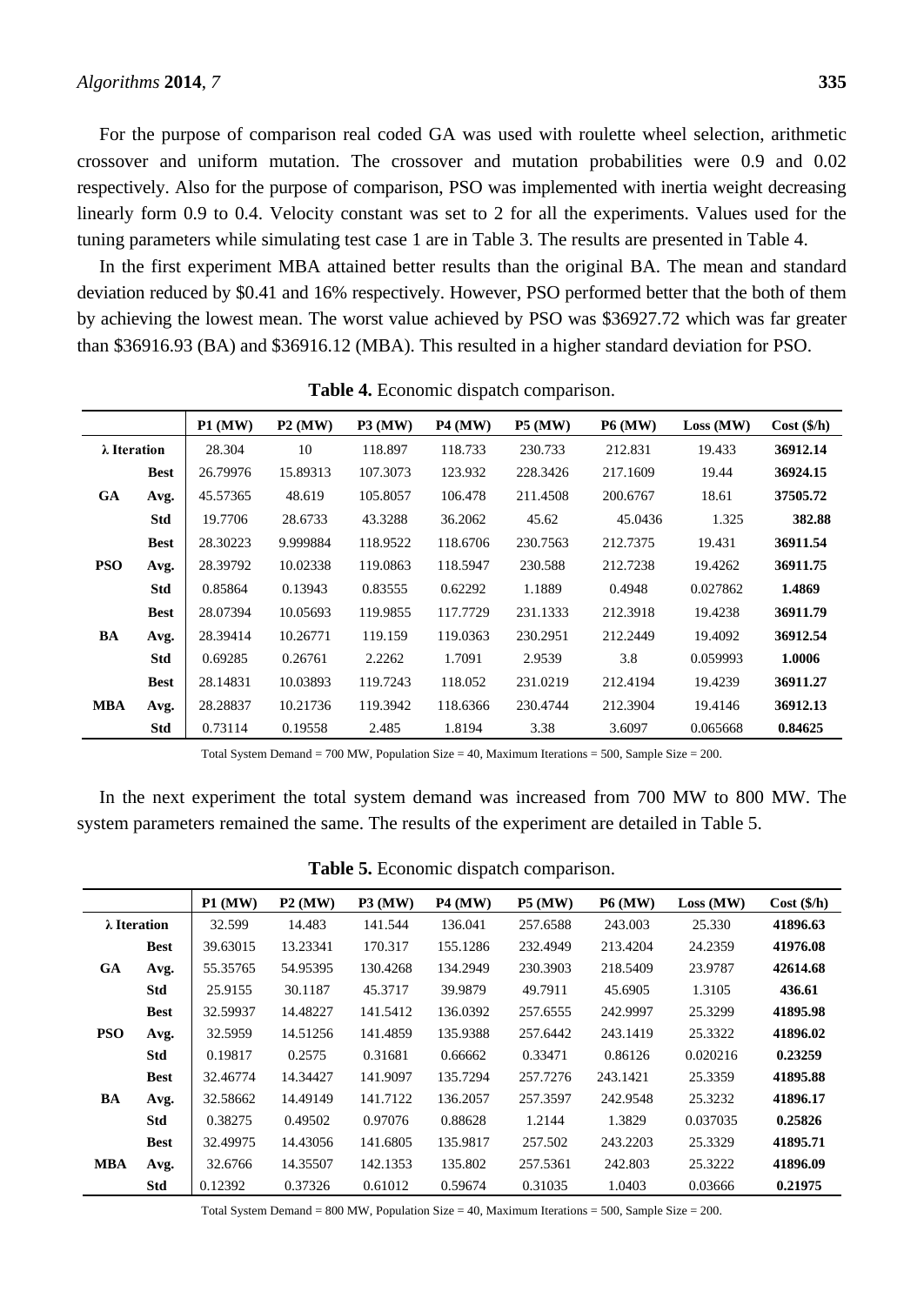In the second experiment the MBA again out performed BA. The mean and standard deviation reduced by \$0.08 and 15% respectively. In this experiment also PSO achieved the lowest mean. It is important to note that in both the experiments MBA attained the lowest standard deviation.

#### *5.2. Test Case 2–Five-Generator Test System with System Losses*

The second test case was a five-generator system. Simulation was carried out for a total demand of 730 MW. This test case included the added effect of steam valve operation and thereby resulting in non-convex optimization problem. Transmission line losses were neglected for this experiment. The data for the test system is given in Tables 6 and 7, the results are presented in Table 8.

| <b>Generator</b> |     |     |    |     |
|------------------|-----|-----|----|-----|
| Pmin (MW)        | 50  | 20  | 30 | 40  |
| Pmax (MW)        | 300 | 125 |    | 250 |

#### **Table 6.** Generator active power limits.

| No. | a      | b   | C   | d   | e     |
|-----|--------|-----|-----|-----|-------|
|     | 0.0015 | 1.8 | 40  | 200 | 0.035 |
| 2   | 0.0030 | 1.8 | 60  | 140 | 0.040 |
| 3   | 0.0012 | 2.1 | 100 | 160 | 0.038 |
| 4   | 0.0080 | 2.0 | 25  | 100 | 0.042 |
| 5   | 0.0010 | 2.0 | 120 | 180 | 0.037 |
|     |        |     |     |     |       |

#### **Table 7.** Fuel cost coefficients.

|            |             | $P1$ (MW) | $P2$ (MW) | $P3$ (MW) | <b>P4 (MW)</b> | <b>P5 (MW)</b> | $Cost$ (\$/h) |
|------------|-------------|-----------|-----------|-----------|----------------|----------------|---------------|
|            | <b>Best</b> | 234.82    | 100.92    | 112.80    | 71.46          | 209.99         | 2068.06       |
| <b>GA</b>  | Avg.        | 253.89    | 91.39     | 127.71    | 49.37          | 207.62         | 2357.02       |
|            | <b>Std</b>  | 29.12     | 19.19     | 27.23     | 15.85          | 23.30          | 111.80        |
|            | <b>Best</b> | 229.51    | 102.98    | 112.67    | 75.00          | 209.81         | 2029.63       |
| <b>PSO</b> | Avg.        | 248.71    | 94.28     | 126.39    | 55.04          | 205.56         | 2165.08       |
|            | <b>Std</b>  | 30.85     | 19.33     | 27.77     | 23.06          | 26.58          | 104.24        |
|            | <b>Best</b> | 229.14    | 101.30    | 114.05    | 74.26          | 211.23         | 2042.88       |
| BA         | Avg.        | 250.69    | 90.03     | 133.26    | 53.18          | 202.84         | 2176.06       |
|            | <b>Std</b>  | 38.69     | 26.89     | 32.47     | 27.81          | 28.00          | 106.92        |
|            | <b>Best</b> | 231.06    | 99.59     | 113.48    | 74.42          | 211.44         | 2032.23       |
| <b>MBA</b> | Avg.        | 256.94    | 96.53     | 131.55    | 47.81          | 197.14         | 2141.50       |
|            | <b>Std</b>  | 35.60     | 17.06     | 29.09     | 29.65          | 30.24          | 95.39         |

**Table 8.** Economic dispatch comparison.

Total System Demand = 730 MW, Population Size = 40, Maximum Iterations = 500, Sample Size = 100

For this experiment  $C_1$  and  $C_2$  were reduced to  $\mu(0,1)$ . G was set at 6 and H was set at 350. In this test case MBA produced the best results in comparison to GA, PSO and BA. The mean attained by MBA is \$23.58 and \$34.56 lower than PSO and BA respectively. It also achieved the lowest standard deviation which is 8.5% and 10.8% lower that PSO and BA.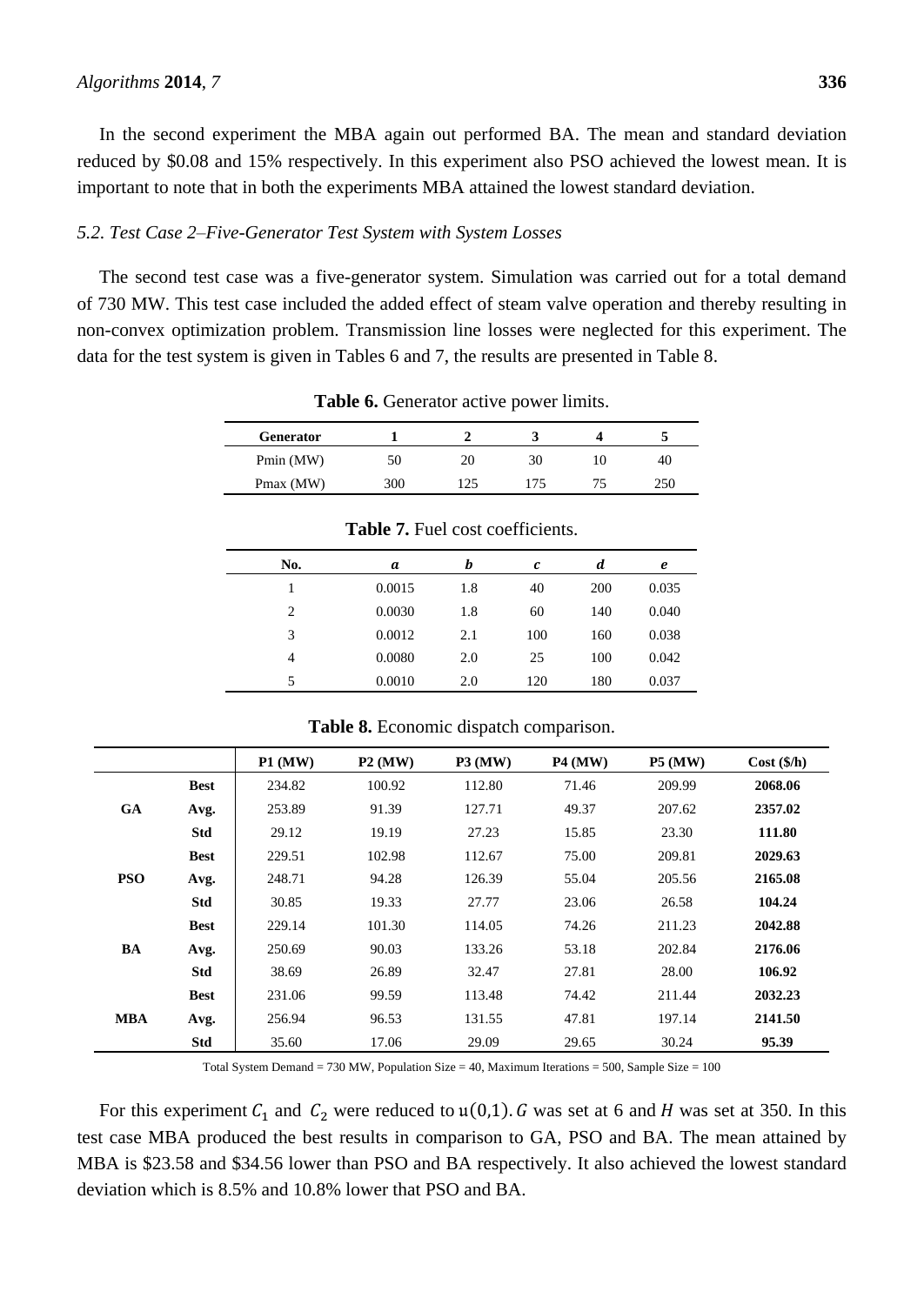## **6. Conclusions**

This paper proposes two modifications to the original bat algorithm. The modified algorithm is then tested for solving the economic load dispatch problem and was compared with various metaheuristic optimization techniques. The proposed modifications improved the results. One important observation from the results of all three experiments is that MBA achieved the lowest standard deviation. It can hence be deduced that MBA is the most robust algorithm for the experiments performed. This work can be extended to test the algorithm's robustness for high dimensional problems or for multi objective optimization problems.

# **Author Contributions**

All the authors contributed equally to the content of this paper. Aadil Latif conducted the simulations, collected the results and prepared the initial draft. Peter was responsible for the major reviews. Both authors discussed the results before the publishing them.

### **Conflicts of Interest**

The authors declare no conflict of interest.

#### **References**

- 1. Saadat, H. Power System Analysis. Available online: http://www.psapublishing.com/ (accessed on 1 July 2014).
- 2. Kothari, D.P. Power system optimization, 2nd ed.; Ghosh, A.K., Ed.; PHI Learning Private Limited: New Dehli, India, 2012.
- 3. Li, L.; Sun, Z. Dynamic Energy Control for Energy Efficiency Improvement of Sustainable Manufacturing Systems Using Markov Decision Process. *Syst. Man Cybern. Syst. IEEE Trans.* **2013**, *43*, 1195–1205.
- 4. Fletcher, R. *Practical Methods of Optimization*; John Wiley & Sons: Chichester, SXW, UK, 2013.
- 5. Frank, S.; Steponavice, I.; Rebennack, S. Optimal power flow: A bibliographic survey I. *Energy Syst.* **2012**, *3*, 221–258.
- 6. Frank, S.; Steponavice, I.; Rebennack, S. Optimal power flow: A bibliographic survey II. *Energy Syst.* **2012**, *3*, 259–289.
- 7. Abido, M.A. A niched Pareto genetic algorithm for multiobjective environmental/economic dispatch. *Int. J. Electr. Power Energy Syst.* **2003**, *25*, 97–105.
- 8. Subbaraj, P.; Rengaraj, R.; Salivahanan, S. Enhancement of self-adaptive real-coded genetic algorithm using Taguchi method for economic dispatch problem. *Appl. Soft Comput.* **2011**, *11*, 83–92.
- 9. Amjady, N.; Nasiri-Rad, H. Solution of nonconvex and nonsmooth economic dispatch by a new adaptive real coded genetic algorithm. *Expert Syst. Appl.* **2010**, *37*, 5239–5245.
- 10. Selvakumar, A.I.; Thanushkodi, K. A new particle swarm optimization solution to nonconvex economic dispatch problems. *Power Syst. IEEE Trans.* **2007**, *22*, 42–51.